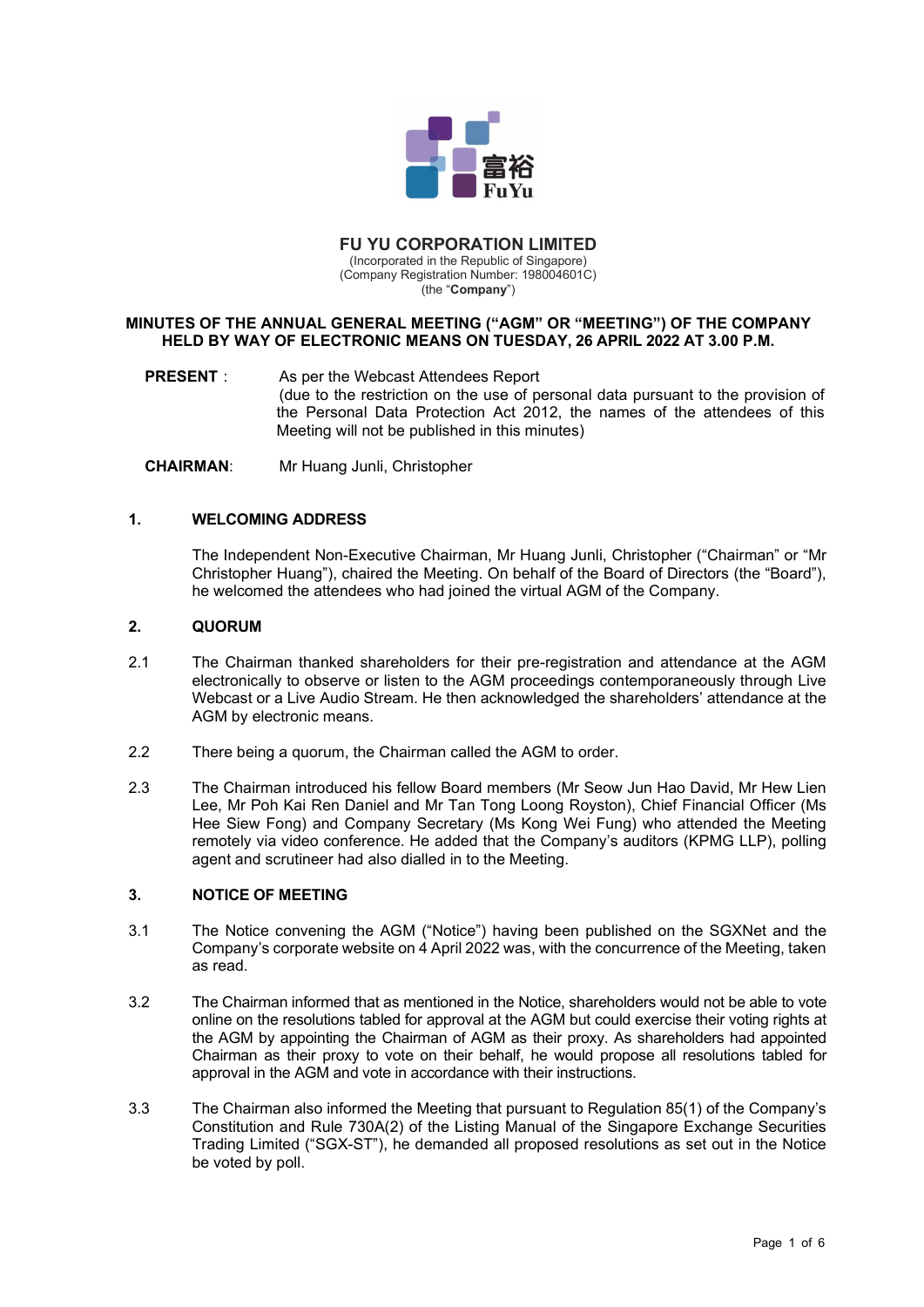- 3.4 He further informed the Meeting that (a) Reliance 3P Advisory Pte. Ltd. and Boardroom Corporate & Advisory Services Pte. Ltd. were appointed as Scrutineer and Polling Agent respectively; and (b) the Polling Agent had counted the proxy votes received as at the cut-off date and the Scrutineer had verified the results of the proxy voting and prepared a report on the poll results. The poll results would be announced immediately after each motion had been formally proposed.
- 3.5 The Company's responses to the questions from shareholders received prior to this AGM (annexed hereto as Appendices I and II) had been uploaded on the SGXNet on 20 April 2022 and 25 April 2022 and also made available on the Company's corporate website.
- 3.6 The Chairman then proceeded with the items on the Agenda.

# ORDINARY BUSINESS

## 4. ORDINARY RESOLUTION 1: Directors' Statement and Audited Financial Statements for the financial year ended 31 December 2021

- 4.1 The first item on the Agenda was to receive and adopt the Directors' Statement and the Audited Financial Statements for the financial year ended 31 December 2021 together with the Auditors' Report thereon.
- 4.2 The Chairman proposed the motion. He informed that the Scrutineer had verified the poll results and the poll results were as follows:

|         | No. of votes | Percentage |
|---------|--------------|------------|
| For     | 257.076.386  | 99.998%    |
| Aqainst | 6.200        | $0.002\%$  |

- 4.3 Accordingly, the Chairman declared resolution 1 carried.
- 4.4 It was RESOLVED that the Directors' Statements and the Audited Financial Statements for the financial year ended 31 December 2021 together with the Auditors' Report thereon be hereby received and adopted.

# 5. ORDINARY RESOLUTION 2: Declaration of Final Dividend

- 5.1 The second item on the Agenda was to approve the payment of final dividend for financial year ended 31 December 2021. The final dividend, if approved, would be paid on 24 May 2022.
- 5.2 The Chairman proposed the motion. He informed that the Scrutineer had verified the poll results and the poll results were as follows:

|         | No. of votes | Percentage |
|---------|--------------|------------|
| For     | 257.805.986  | 99.998%    |
| Against | 6.200        | $0.002\%$  |

- 5.3 Accordingly, the Chairman declared resolution 2 carried.
- 5.4 It was RESOLVED that the payment of a final tax exempt (one-tier) dividend of 1.25 Singapore cents per ordinary share for the financial year ended 31 December 2021 be hereby approved.

### 6. ORDINARY RESOLUTION 3: Re-election of Mr Hew Lien Lee

6.1 The Chairman explained that Mr Hew Lien Lee (a) was retiring by rotation pursuant to Regulation 110 of the Company's Constitution and he being eligible, had offered himself for re-election; and (b) will continue to serve as the Executive Director, Chief Executive Officer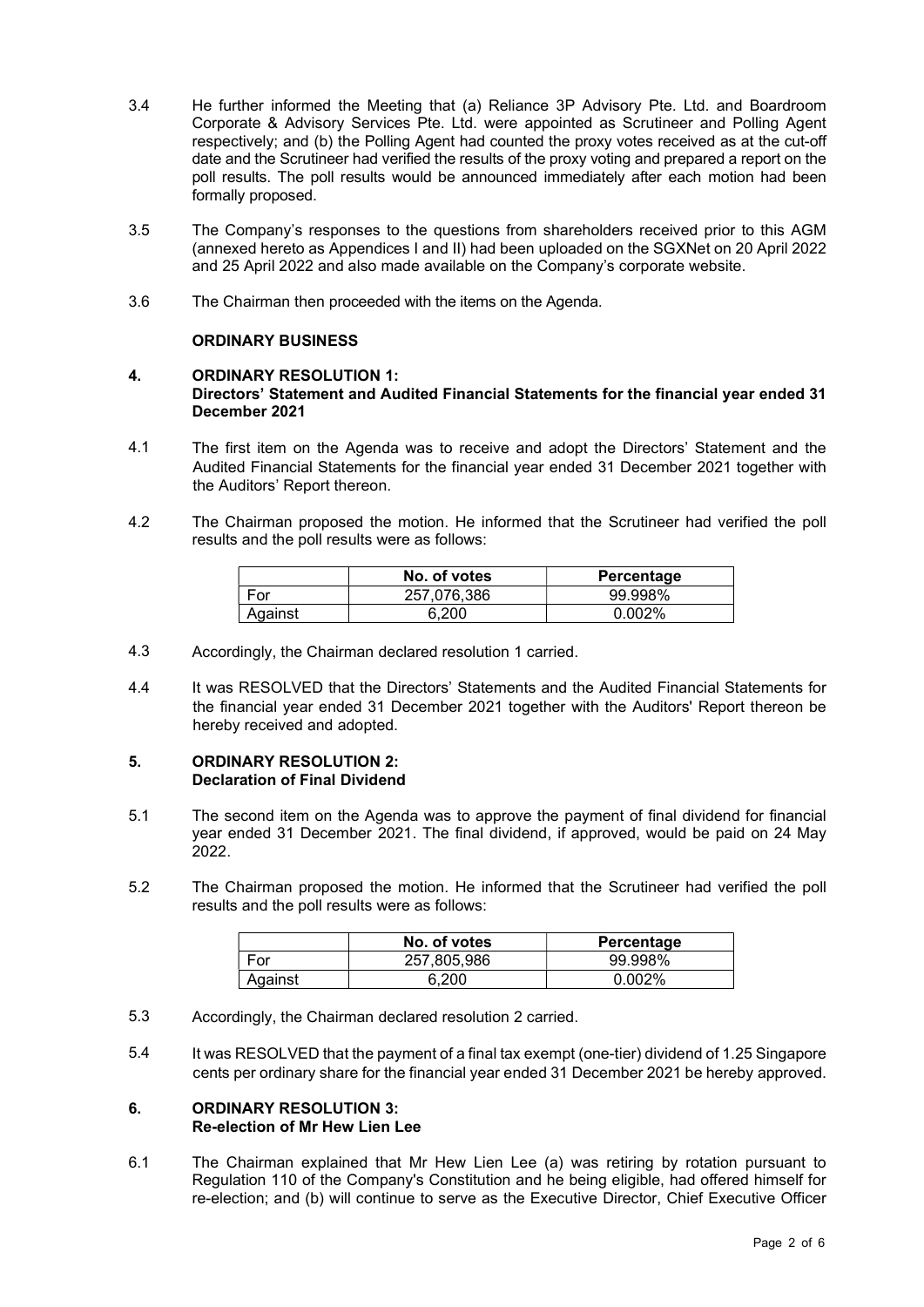and Chief Operating Officer upon his re-election as Director.

6.2 The Chairman had proposed the motion. He informed that the Scrutineer had verified the poll results and the poll results were as follows:

|         | No. of votes | Percentage |
|---------|--------------|------------|
| For     | 256.623.386  | 99.539%    |
| Against | .188.800     | 0.461%     |

- 6.3 Accordingly, the Chairman declared resolution 3 carried.
- 6.4 It was RESOLVED that Mr Hew Lien Lee be re-elected as a Director of the Company.

## 7. ORDINARY RESOLUTION 4: Re-election of Mr Huang Junli, Christopher

- 7.1 The Chair of the Meeting for item 4(a) on the Agenda in relation to the re-election of Mr Huang Junli, Christopher as Director was passed to Mr Seow Jun Hao David ("Mr David Seow"), Group Managing Director.
- 7.2 Mr David Seow explained that Mr Christopher Huang (a) was retiring pursuant to Regulation 115 of the Company's Constitution and he being eligible, had offered himself for re-election; and (b) will remain as the Chairman of Remuneration Committee and member of Audit and Nominating Committees upon his re-election as Director; and (c) was considered independent for the purpose of Rule 704(8) of the Listing Manual of the SGX-ST.
- 7.3 As the Chairman proposed the motion, Mr David Seow informed that the Scrutineer had verified the poll results and the poll results were as follows:

|         | No. of votes | Percentage |
|---------|--------------|------------|
| For     | 257.065.586  | 99.71%     |
| Against | 746.600      | 0.29%      |

- 7.4 Accordingly, Mr David Seow declared resolution 4 carried.
- 7.5 It was RESOLVED that Mr Christopher Huang be re-elected as a Director of the Company.
- 7.6 The Chair of the Meeting was then passed back to Mr Christopher Huang.

### 8. ORDINARY RESOLUTION 5: Re-election of Mr Poh Kai Ren Daniel

- 8.1 Chairman explained that Mr Poh Kai Ren Daniel (a) was retiring pursuant to Regulation 115 of the Company's Constitution and he being eligible, had offered himself for re-election; and (b) will remain as the Chairman of Audit Committee and member of Nominating and Remuneration Committees upon his re-election as Director; and (c) was considered independent for the purpose of Rule 704(8) of the Listing Manual of the SGX-ST.
- 8.2 The Chairman proposed the motion. He informed that the Scrutineer had verified the poll results and the poll results were as follows:

|         | No. of votes | Percentage |
|---------|--------------|------------|
| For     | 257,065,586  | 99 71%     |
| Against | 746.600      | $0.29\%$   |

- 8.3 Accordingly, the Chairman declared resolution 5 carried.
- 8.4 It was RESOLVED that Mr Poh Kai Ren Daniel be re-elected as a Director of the Company.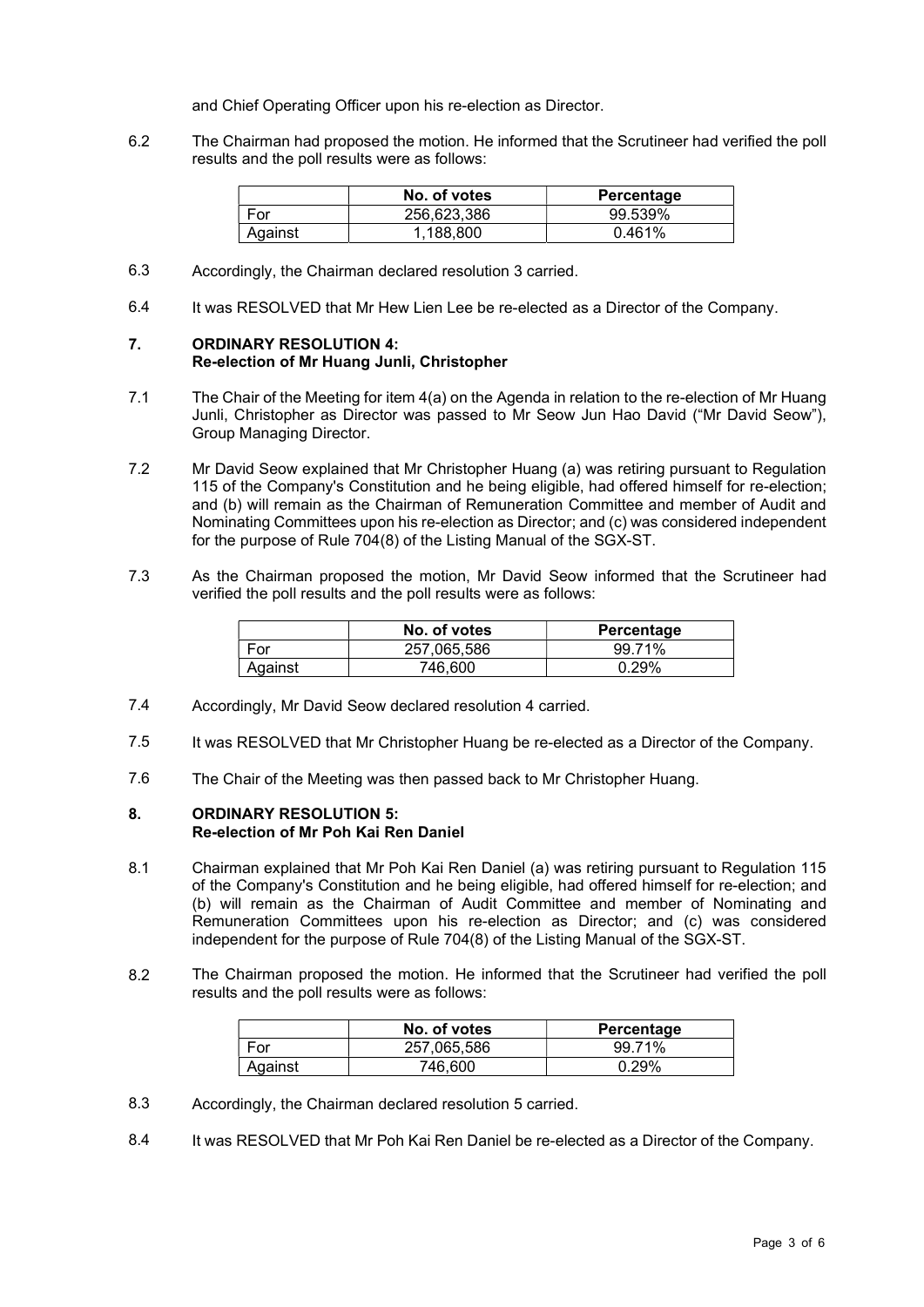## 9. ORDINARY RESOLUTION 6: Re-election of Mr Tan Tong Loong Royston

- 9.1 Chairman explained that Mr Tan Tong Loong Royston (a) was retiring pursuant to Regulation 115 of the Company's Constitution and he being eligible, had offered himself for re-election; and (b) will remain as the Chairman of Nominating Committee and member of Audit and Remuneration Committees upon his re-election as Director; and (c) was considered independent for the purpose of Rule 704(8) of the Listing Manual of the SGX-ST.
- 9.2 The Chairman proposed the motion. He informed that the Scrutineer had verified the poll results and the poll results were as follows:

|         | No. of votes | Percentage |
|---------|--------------|------------|
| For     | 255.860.386  | 99.243%    |
| Against | 1.951.800    | በ 757%     |

- 9.3 Accordingly, the Chairman declared resolution 6 carried.
- 9.4 It was RESOLVED that Mr Tan Tong Loong Royston be re-elected as a Director of the Company.

## 10. ORDINARY RESOLUTION 7: Directors' Fees for Financial Year Ending 31 December 2022

- 10.1 The Meeting was explained that item 5 on the Agenda was to approve the payment of Directors' fees for financial year ending 31 December 2022, payable quarterly in arrears.
- 10.2 The Chairman proposed the motion. He informed that the Scrutineer had verified the poll results and the poll results were as follows:

|         | No. of votes | Percentage |
|---------|--------------|------------|
| For     | 257,803,686  | 99.997%    |
| Against | 8.300        | 0.003%     |

- 10.3 Accordingly, the Chairman declared resolution 7 carried.
- 10.4 It was RESOLVED that the Directors' fees of S\$197,685/- for the financial year ending 31 December 2022 payable quarterly in arrears be approved.

### 11. ORDINARY RESOLUTION 8: Re-appointment of KPMG LLP as Auditors

- 11.1 The retiring auditors, KPMG LLP had indicated their willingness to accept re-appointment as auditors of the Company.
- 11.2 The Chairman proposed the motion. He informed that the Scrutineer had verified the poll results and the poll results were as follows:

|         | No. of votes | Percentage |
|---------|--------------|------------|
| For     | 257.799.736  | 99.995%    |
| Against | 12.450       | $0.005\%$  |

- 11.3 Accordingly, the Chairman declared resolution 8 carried.
- 11.4 It was RESOLVED that Messrs KPMG LLP be re-appointed as Auditors of the Company to hold office until the conclusion of the next Annual General Meeting and that the Directors be authorised to fix their remuneration.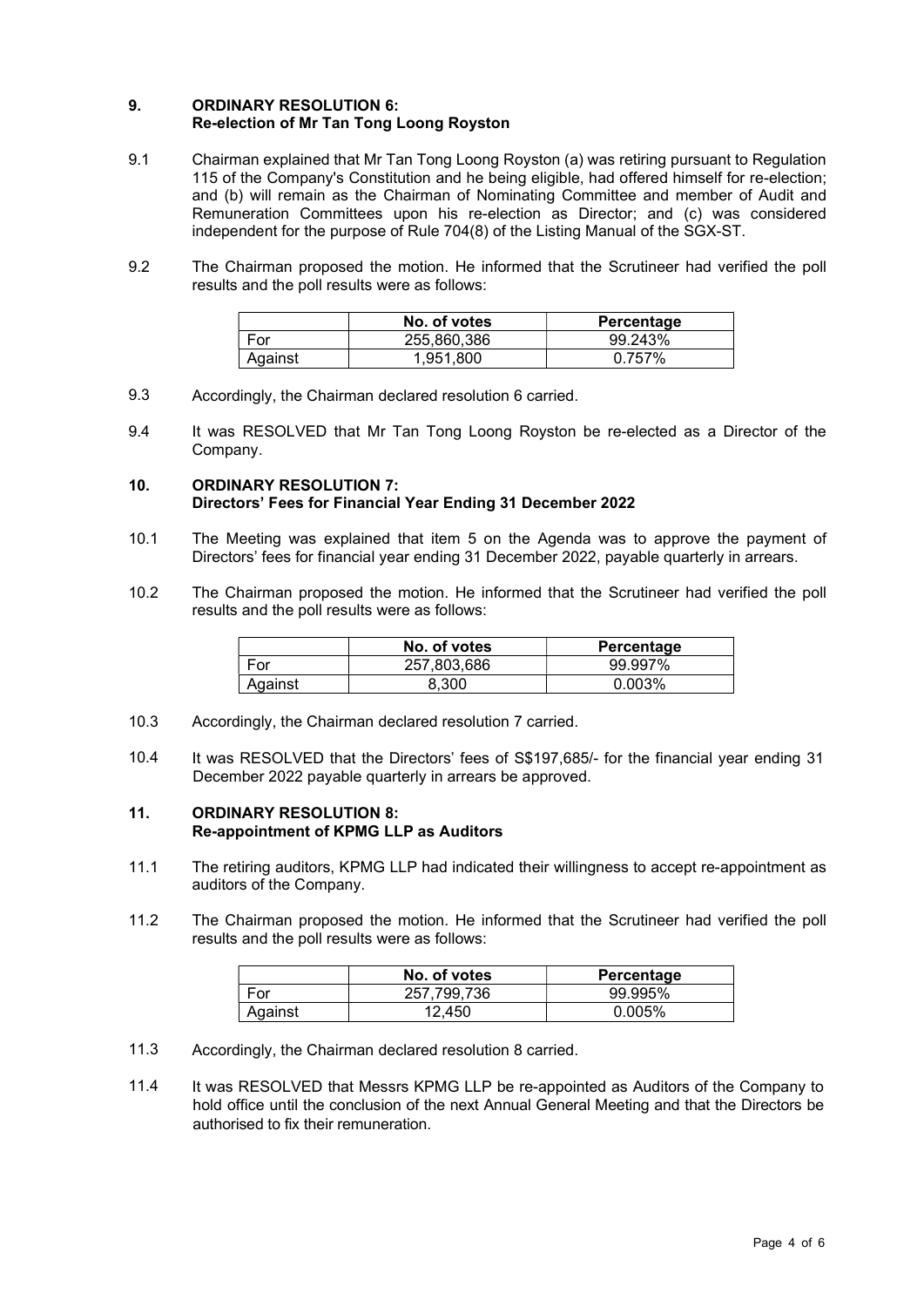### SPECIAL BUSINESS

### 12. ORDINARY RESOLUTION 9: Authority to Allot and Issue Shares

- 12.1 The Meeting ensued with the deliberation on special business of the Agenda. Chairman explained that resolution 9 was to seek shareholders' approval to authorise Directors to allot and issue shares pursuant to Section 161 of the Companies Act 1967 and the Listing Manual of the SGX-ST.
- 12.2 The Chairman proposed the motion. He informed that the Scrutineer had verified the poll results and the poll results were as follows:

|         | No. of votes | Percentage |
|---------|--------------|------------|
| For     | 241.603.361  | 93.715%    |
| Against | 16,202,575   | 6.285%     |

- 12.3 Accordingly, the Chairman declared resolution 9 carried.
- 12.4 It was RESOLVED that authority be and is hereby given to the Directors of the Company to:
	- (a) (i) issue shares in the Company ("Shares") whether by way of rights, bonus or otherwise; and/or
		- (ii) make or grant offers, agreements or options (collectively, "Instruments") that might or would require Shares to be issued, including but not limited to the creation and issue of (as well as adjustments to) warrants, debentures or other instruments convertible into Shares,

at any time and upon such terms and conditions and for such purposes and to such persons as the Directors may in their absolute discretion deem fit; and

(b) (notwithstanding the authority conferred by this Resolution may have ceased to be in force) issue Shares in pursuance of any Instrument made or granted by the Directors while this Resolution was in force,

provided that:

- (1) the aggregate number of Shares to be issued pursuant to this Resolution (including Shares to be issued in pursuance of Instruments made or granted pursuant to this Resolution) does not exceed fifty per cent (50%) of the Company's total number of issued Shares (excluding treasury shares and subsidiary holdings) (as calculated in accordance with sub-paragraph (2) below), of which the aggregate number of Shares to be issued other than on a *pro-rata* basis to shareholders of the Company (including Shares to be issued in pursuance of Instruments made or granted pursuant to this Resolution) does not exceed twenty per cent (20%) of the Company's total number of issued Shares (excluding treasury shares and subsidiary holdings) (as calculated in accordance with sub-paragraph (2) below);
- (2) (subject to such manner of calculation as may be prescribed by the Singapore Exchange Securities Trading Limited ("SGX-ST")) for the purpose of determining the aggregate number of Shares that may be issued under sub-paragraph (1) above, the total number of issued Shares (excluding treasury shares and subsidiary holdings) shall be based on the Company's total number of issued Shares (excluding treasury shares and subsidiary holdings) at the time this Resolution is passed, after adjusting for:
	- (i) new Shares arising from the conversion or exercise of any convertible securities;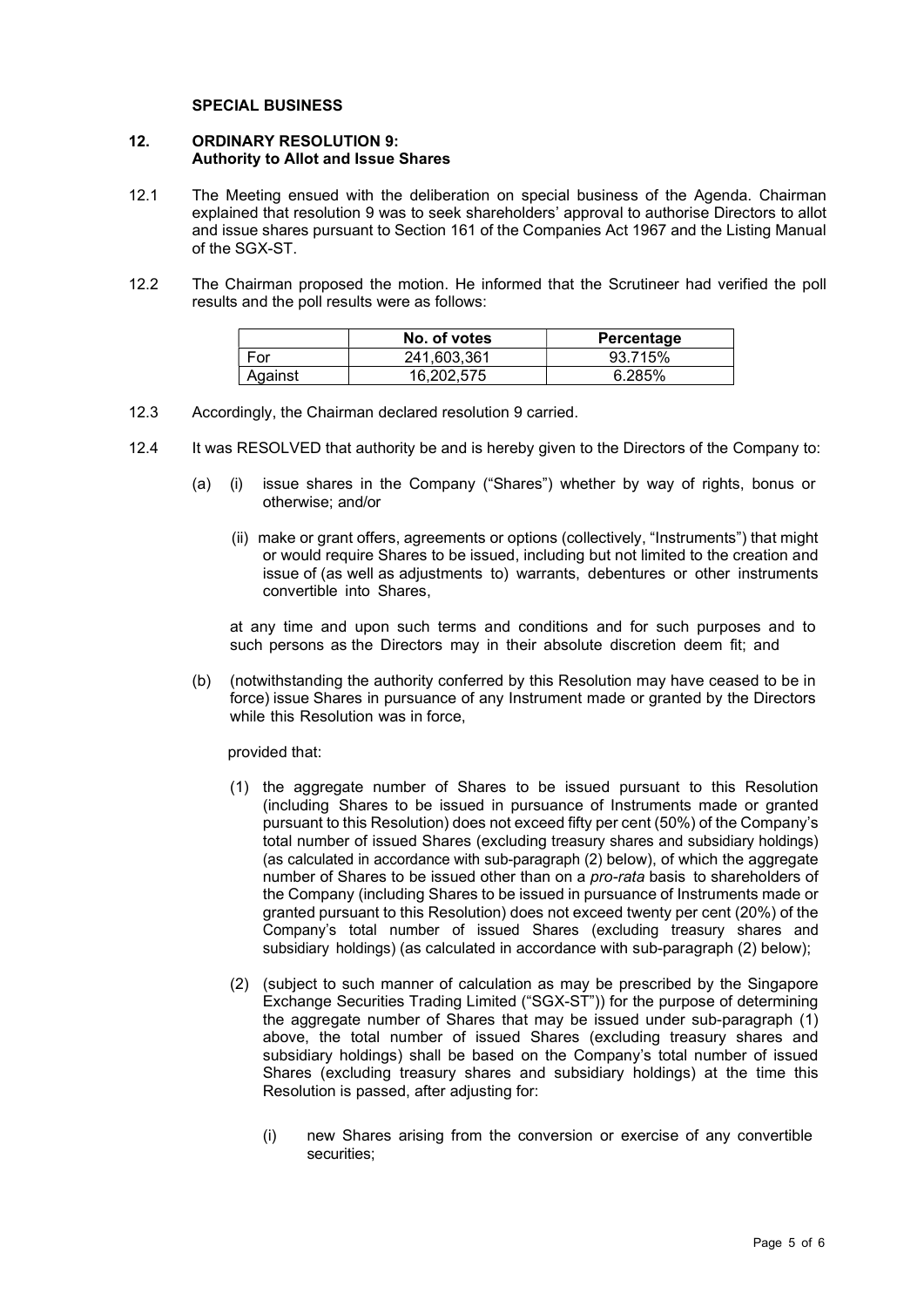- (ii) new Shares arising from exercising share options or vesting of share awards, provided the share options or awards were granted in compliance with the Listing Manual of the SGX-ST; and
- (iii) any subsequent bonus issue, consolidation or subdivision of Shares;

provided further that adjustments in accordance with sub-paragraphs (2)(i) and (ii) above are only to be made in respect of new Shares arising from convertible securities, share options or share awards which were issued and outstanding or subsisting at the time of the passing of this Resolution;

- (3) in this Resolution, "subsidiary holdings" shall have the meaning ascribed to it in the Listing Manual of the SGX-ST;
- (4) in exercising the authority conferred by this Resolution, the Company shall comply with the provisions of the Listing Manual of the SGX-ST for the time being in force (unless such compliance has been waived by the SGX-ST) and the Constitution for the time being of the Company; and
- (5) (unless revoked or varied by the Company in general meeting) the authority conferred by this Resolution shall continue in force until the conclusion of the next AGM of the Company or the date by which the next AGM of the Company is required by law to be held, whichever is the earlier.

# 13. CONCLUSION

There being no other business to be transacted at the AGM, the formality of business of the AGM had been concluded. The Chairman declared the Meeting closed at 3.15 p.m. and he thanked all present for their attendance and participation.

Signed as a true record of the proceedings

HUANG JUNLI, CHRISTOPHER Chairman of the Meeting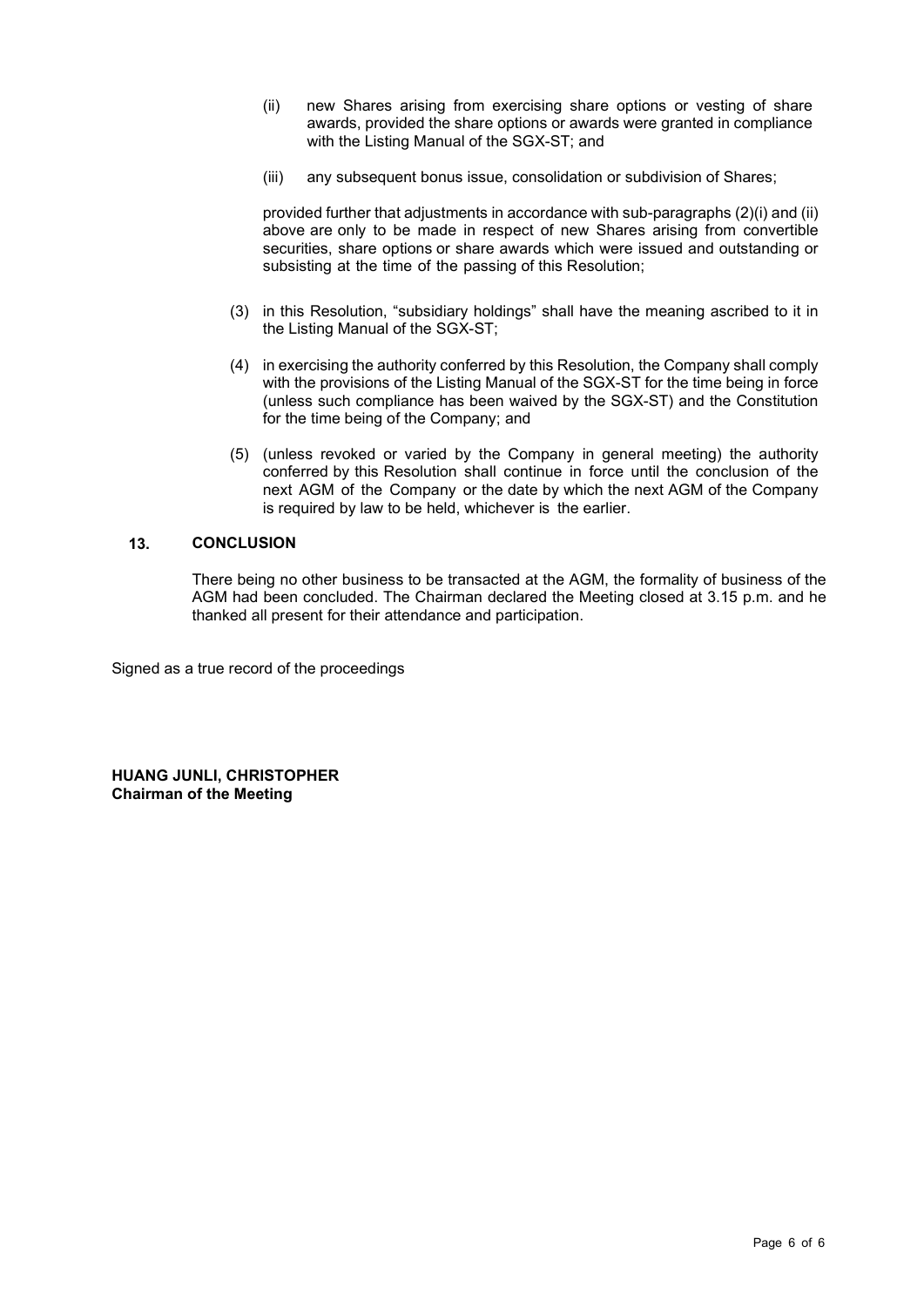

**FU YU CORPORATION LIMITED**  (Incorporated in the Republic of Singapore) (Company Registration Number: 198004601C) (the "**Company**")

# **ANNUAL GENERAL MEETING TO BE HELD ON 26 APRIL 2022 – RESPONSES TO QUESTIONS FROM SHAREHOLDERS**

The Board of Directors of Fu Yu Corporation Limited (the "**Company**" and together with its subsidiaries, the "**Group**") wishes to thank shareholders for submitting their questions in advance of the Annual General Meeting ("**AGM**") to be held by way of electronic means on Tuesday, 26 April 2022 at 3.00 p.m. (Singapore time).

The Company's responses to the substantial and relevant questions that were raised by shareholders are set out below.

## **GENERAL BUSINESS**

**Q1. What type of commodity raw materials is Fu Yu Supply Chain Solutions Pte Ltd ("FYSCS") dealing with? Oil? Rubber? Coal? Please elaborate. What is the competitive advantage of FYSCS versus its peers? Does FYSCS provide synergies with the company's existing business? What kind of synergies, if any, would the company benefit from?** 

To broaden the Group's revenue base beyond the core manufacturing business, FYSCS (formerly known as Avantgarde Enterprise Pte Ltd) was acquired in July 2021 to enter the business of supply chain management services for commodity raw materials. Besides generating additional revenue streams, FYSCS is envisaged to reap potential cost savings for the Group, particularly in the procurement and logistics management of resins which is a key raw material for the Group's manufacturing business. FYSCS is backed by a team of experienced personnel who have strong track record in the commodities business including oil and oil-derivative products.

### **Q2. Is FYSCS impacted positively or negatively by the current supply chain disruptions seen worldwide? Why? Please elaborate.**

Thus far, the supply chain disruptions have not had a negative impact on FYSCS which reported a maiden profit of S\$1.1 million in the financial year ended 31 December 2021 ("FY2021").

**Q3. I read in the news that China is sticking to a zero COVID policy. Would this positively or negatively impact our business in China? I note that COVID situation has worsened quite significantly in China of late. How is the COVID situation affecting our operations in China? Would there be shortage of workers and delay in schedule due to employees of FU YU contracting COVID? How is the company dealing with the shortage of manpower issues brought about by COVID? What level of capacity are our factories currently operating at?** 

Our China operations are located in Suzhou, Dongguan and Zhuhai. At present, our factories in China remain in operation, even though our factory in Suzhou is facing some manpower constraints due to mobility restrictions in line with the government's directives that are preventing employees in certain districts from travelling to work. With its experience gained from previous similar situations and well-established procedures, the Group was able to respond swiftly to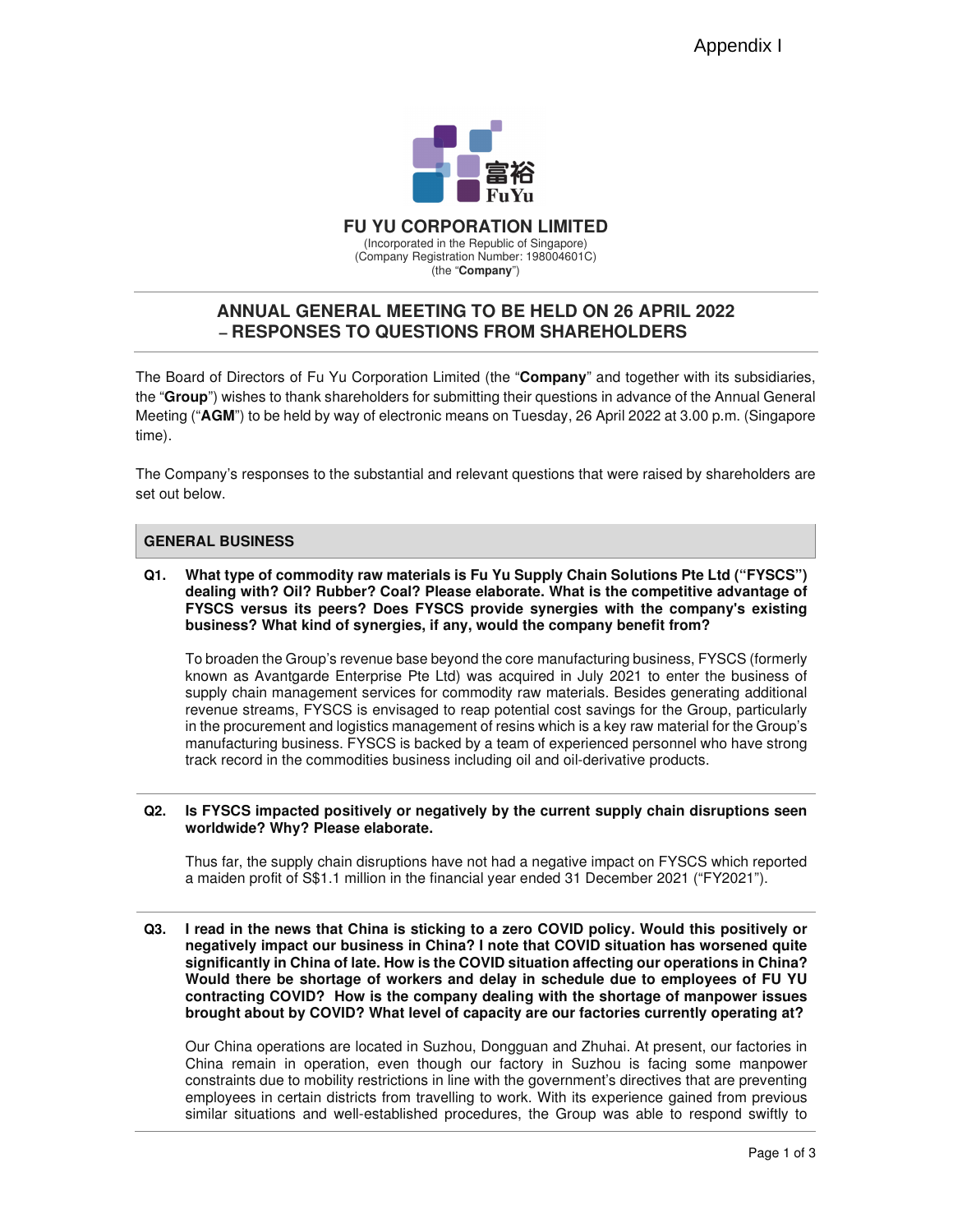manage this current situation of manpower shortage by adjusting the production schedules of its Suzhou plant to fulfil customers' orders. Consequent to the lockdown measures implemented in Shanghai, the Group was unable to make deliveries to customers in this area. On a broader scale, the COVID-19 situation in China has also led to delays in shipment of raw materials due to port closures. This could in turn result in a deferment in order deliveries to customers.

As the state of COVID-19 virus and corresponding regulatory measures in China remain fluid, the Group will continue to keep a close watch on any further developments and ensure compliance with government directives.

The Group currently has sufficient manufacturing capacity at its factories to meet the needs of customers. Nevertheless, the Group is cognisant that manpower constraints have become increasingly challenging for many businesses globally. Over the years, the Group has progressively introduced higher levels of automation into our China, Singapore and Malaysia operations in a bid to mitigate potential issues on labour supply.

### **Q4. There has been a rise in the prices of many commodities, including but not limited to oil, coal, tin. How is the company managing its costs of materials, given the crazy rise in the prices of the raw materials needed to run our business?**

In general, the Group's manufacturing business is able to pass on increases in the cost of key raw materials to its customers.

## **DIVIDEND**

### **Q5. The company is paying out 211.5% of its net profit. Is this payout ratio sustainable? Does the company intend to pay out more than 100% of its profits going forward? Does the company have sufficient retained earnings for the management to continue to do so?**

The Group's total dividends of 4.95 cents per share for FY2021 included a special dividend of 3.3 cents on top of an interim dividend of 0.4 cents and a final dividend of 1.25 cents. There is no change to our current dividend policy which is to distribute at least 50% of profit attributable to the owners of the Company as dividends, subject to business conditions, the Group's cash position and its requirements for working capital, capital expenditure and/or business expansion plans.

### **AUDIT FEES**

#### **Q6. Please explain the sizable increase in audit fees - the fees paid to our auditors more than doubled this year compared to the previous year. Why was there such a sizable increase in audit fees?**

The increase in audit fees was due mainly to two factors. Firstly, there was an expansion in the scope of audit following the acquisition of FYSCS ("formerly known as Avantgarde Enterprise Pte Ltd"). Specifically, more audit focus and time was required for FYSCS as it involved an impairment review and also because the Group has entered into a new line of business in commodities supply chain management. Moreover, the cost of performing audits in Singapore and China has also increased as a result of a resource crunch in the industry, higher regulatory scrutiny on audits, as well as the evolving and more complex accounting and auditing standards.

By Order of the Board Kong Wei Fung Company Secretary Singapore, 20 April 2022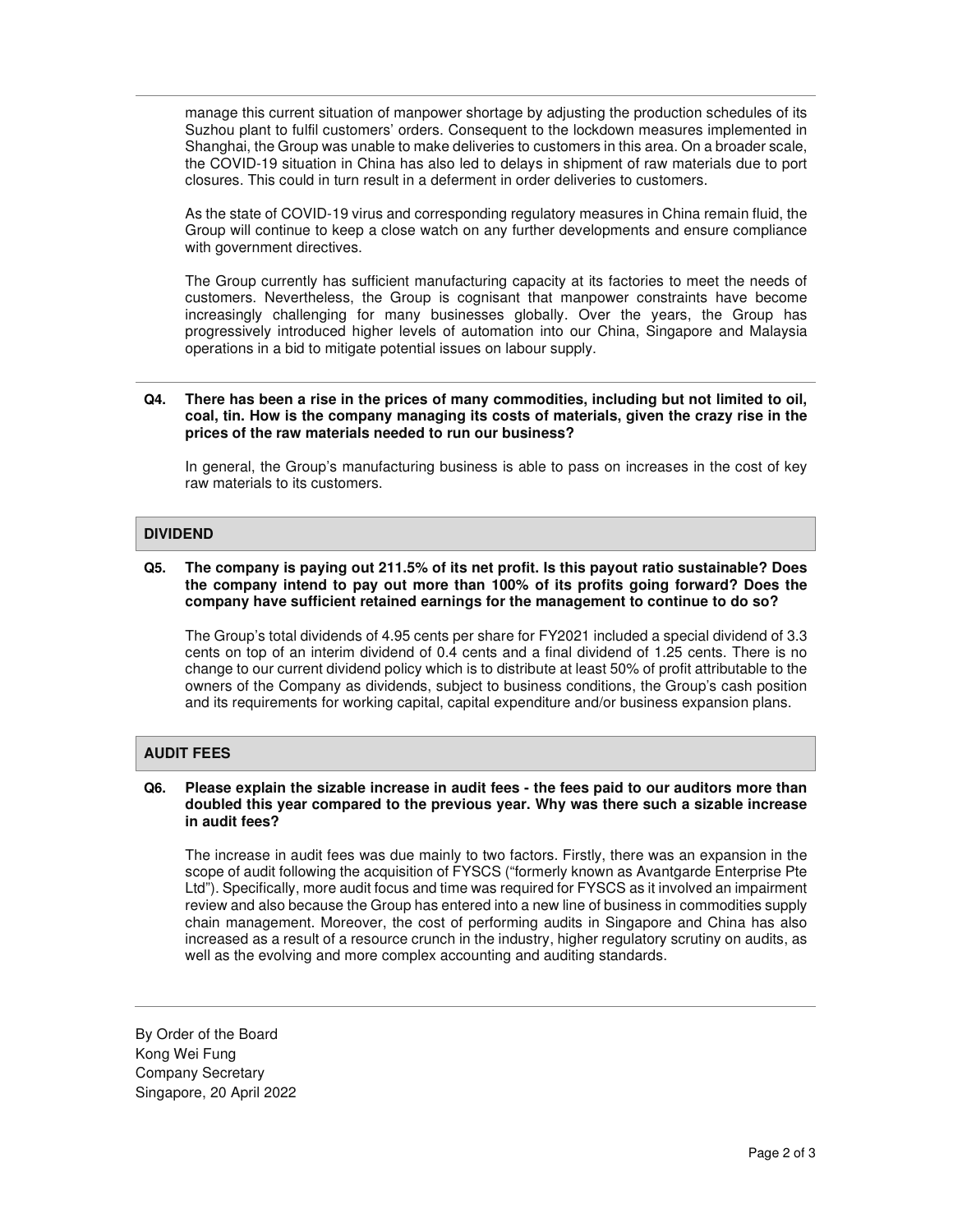#### **About Fu Yu Corporation Limited**

Fu Yu provides vertically-integrated services for the manufacture of precision plastic components and the fabrication of precision moulds and dies.

Since its inception in 1978, the Group has grown to become one of the largest manufacturers of high precision plastic parts and moulds in Asia. Today, the Group has established a strong presence in the region with manufacturing facilities located in Singapore, Malaysia and China.

Leveraging on over 40 years of operating history, the Group has built a broad and diversified customer base of blue chip companies in the printing and imaging, networking and communications, consumer, medical, automotive and power tool sectors.

To broaden its revenue base beyond the core manufacturing business, the Group formed a new business arm in July 2021 under Fu Yu Supply Chain Solutions Pte Ltd which is engaged in the business of providing supply chain management services for commodities.

For further information on Fu Yu, please visit the Group's website at: http://www.fuyucorp.com/

**MEDIA AND INVESTOR RELATIONS CONTACT OCTANT CONSULTING** phone (65) 62963583 **Herman Phua** | mobile 9664 7582 | email herman@octant.com.sg **Lisa Heng** | mobile 9090 9887 | email lisa@octant.com.sg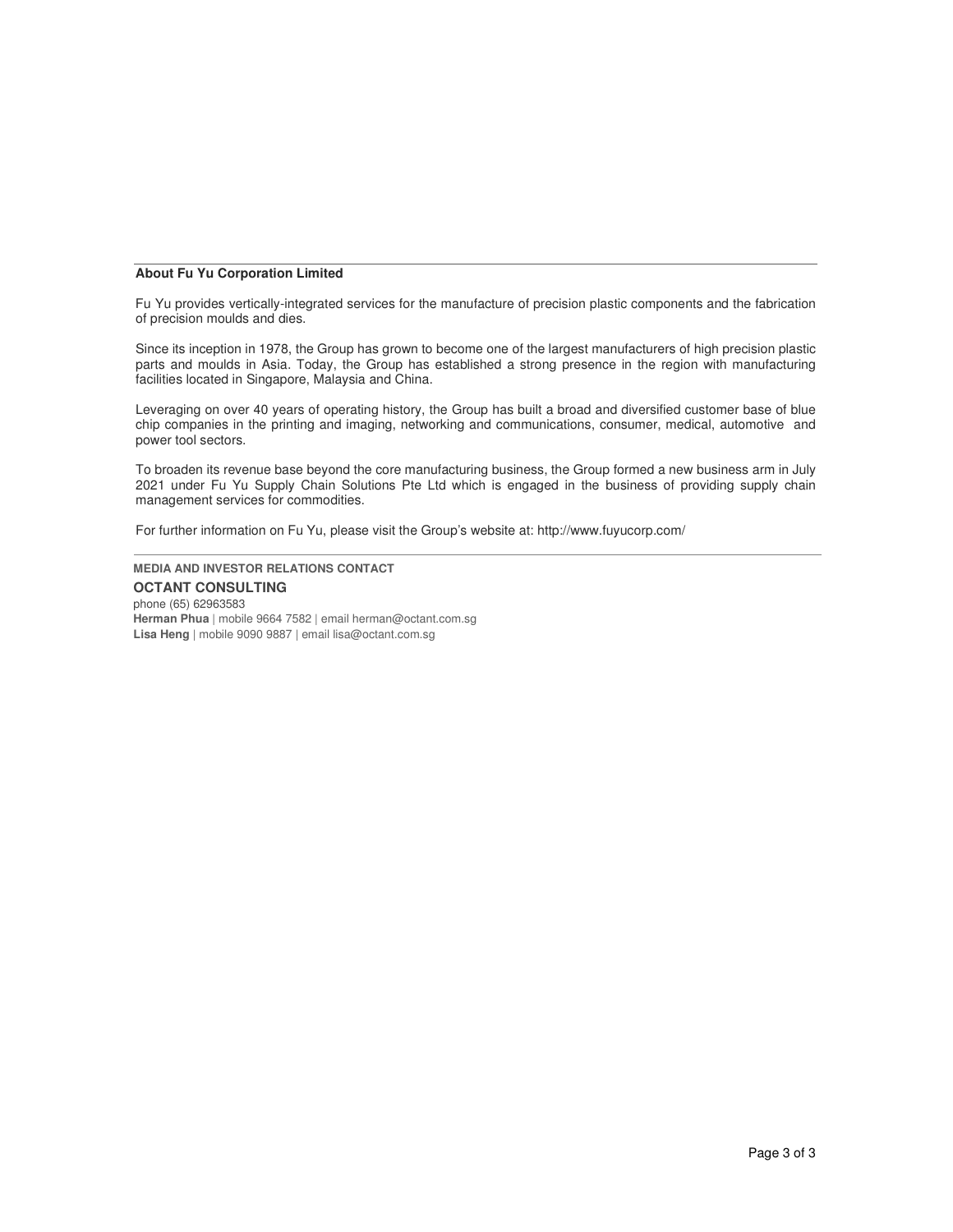

**FU YU CORPORATION LIMITED**  (Incorporated in the Republic of Singapore) (Company Registration Number: 198004601C) (the "**Company**")

# **ANNUAL GENERAL MEETING TO BE HELD ON 26 APRIL 2022 – RESPONSES TO ADDITIONAL QUESTIONS FROM SHAREHOLDERS**

The Board of Directors of Fu Yu Corporation Limited (the "**Company**" and together with its subsidiaries, the "**Group**") wishes to inform that the Company had addressed substantial and relevant questions raised by shareholders in advance of the Annual General Meeting on 26 April 2022 ("**AGM**"), via SGXNet on 20 April 2022 (the "**Announcement**").

Further questions were subsequently received from shareholders ("**Additional Questions**") after the submission deadline of 3.00 p.m. on 18 April 2022 and the Announcement. The Company has reviewed these Additional Questions and provided responses to substantial and relevant questions as set out below.

### **GENERAL BUSINESS**

### **Q1. With a new team of management on board, can you share with us what future plans that the new management has for the company?**

The Group plans to enhance the long term growth potential of our manufacturing business by executing initiatives to drive sales, enhance capabilities and expand the breadth of our services.

One of our immediate goals is to improve the utilisation rates of our factories in Asia by strengthening our business development team. In parallel with our strategy to build a diversified product portfolio for business resilience and stability, the Group intends to optimise its business mix to keep pace with current market trends. To this end, we plan to grow our business in market segments that display longer term stability and growth potential such as medical, automotive, eco-friendly and smart home consumer products.

The Group is also looking to launch our new "smart factory" in Singapore during the latter half of 2022. We believe our "smart factory" in Singapore will help to drive the Group's rebranding efforts to elevate Fu Yu's profile as an advanced solutions provider in the high precision plastics manufacturing industry.

To further sharpen our competitive edge, we are also in the process of broadening our valueadded services to customers. The Group has initiated a new division – Corporate Development – to work with research institutes in Singapore and other partners regionally to explore R&D programs and identify commercially-viable technologies that could augment our manufacturing services.

Apart from the manufacturing business, Fu Yu Supply Chain Solutions Pte Ltd (FYSCS) will continue to seek opportunities in commodities supply chain management services to generate additional revenue streams. The Group also plans to leverage on FYSCS to reap potential cost savings in the procurement and logistics management of raw materials for the manufacturing business. Besides organic initiatives, the Group may also enter into joint ventures, partnerships, and/or strategic mergers or acquisitions that could enhance the potential of its businesses.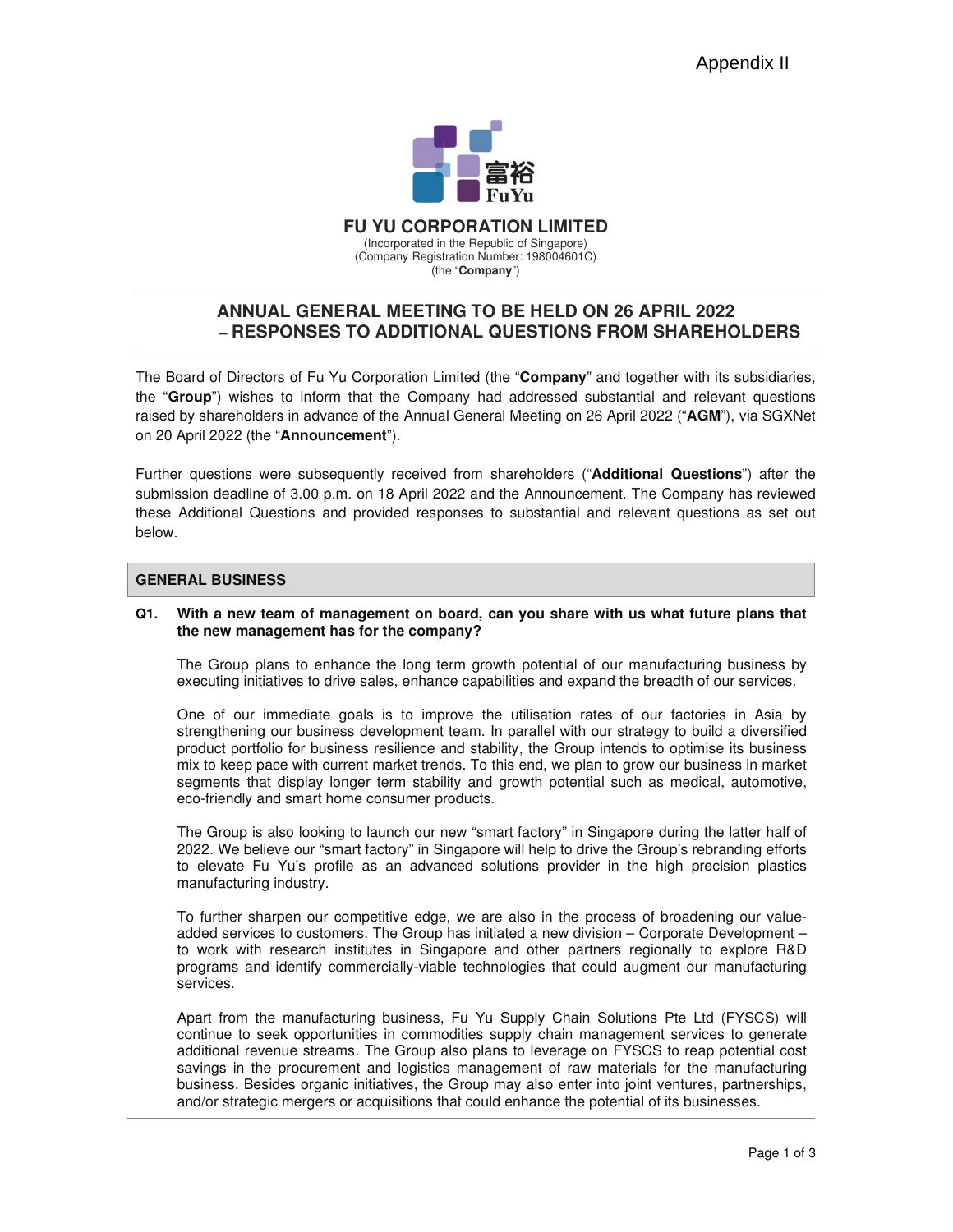### **Q2. What percentage of FYSCS revenue for 2021 is from Fu Yu's manufacturing segment and what percentage is from external customers?**

FYSCS generated revenue of S\$51.9 million in the financial year ended 31 December 2021 ("FY2021"). This amount was generated from external customers. With its supply chain and trading expertise, FYSCS is envisioned to support the Group's manufacturing business through raw material procurement and supply chain finance.

### **Q3. Can you provide a profile breakdown of FYSCS revenue from external customers? What industry are the customers in?**

The external customers of FYSCS are in the commodities industry. FYSCS sources and sells physical commodity cargoes to established and reputable buyers of energy and renewable products in the market.

#### **Q4. Does FYSCS take directional positions on commodity prices and earn a spread by selling to external customers or Fu Yu manufacturing segment?**

FYSCS takes no directional position risk on its commodities trading business with its external trading counterparties. All such trades are back to back in nature where the price exposure is matched between purchase and sales contracts. FYSCS did not record any internal sales to the Group's entities in FY2021.

### **Q5. Can you provide breakdown of the FY2021 FYSCS revenue of S\$51.85 million by activities? What percentage to commodity financing, what percentage to supply chain?**

For FY2021, the revenue of S\$51.9 million was derived from physical trading activities.

### **Q6. How much of the cash balance is set aside to operate FYSCS activities?**

The working capital requirements of FYSCS can vary across a financial year as it is dependent on the size and frequency of contracts. FYSCS utilises primarily trade financing to support its operations as its trades are back to back in nature. As at 31 December 2021, approximately 38% of the Group's cash and bank balances was held under FYSCS.

#### **Q7. The revenue from manufacturing has been on the decline for the past years. Is this an indication of the lack of competitiveness of the company? What is being done to arrest and turn around this decline? When are we likely to see improvement in both revenue and profits?**

The operating landscape has grown more challenging in recent years amid the pandemic situation, business disruptions and supply chain challenges which afflicted businesses worldwide. On top of this, the Group had implemented strategic initiatives to streamline its China operations with the cessation of its factory operations in Shanghai and Chongqing during FY2019 and FY2020 respectively. Notwithstanding this, the Group's manufacturing business chalked up stable revenue in FY2021, excluding the contribution from its factory in Chongqing. At the bottom line, the manufacturing business also delivered relatively steady net profit in FY2021. Together with maiden profit contribution from FYSCS, the Group registered higher net profit of S\$17.6 million in FY2021.

The Group's plans for the manufacturing business are outlined in the aforesaid response to Q1. However, the operating environment remains difficult due to potential risks to global economic growth, supply chain and raw material production challenges, as well as cost pressures. The recent development of COVID-19 infection and government measures in China also engendered additional operating challenges and business uncertainties. We are continuing to keep a close watch on the situation in China to manage and mitigate the challenges.